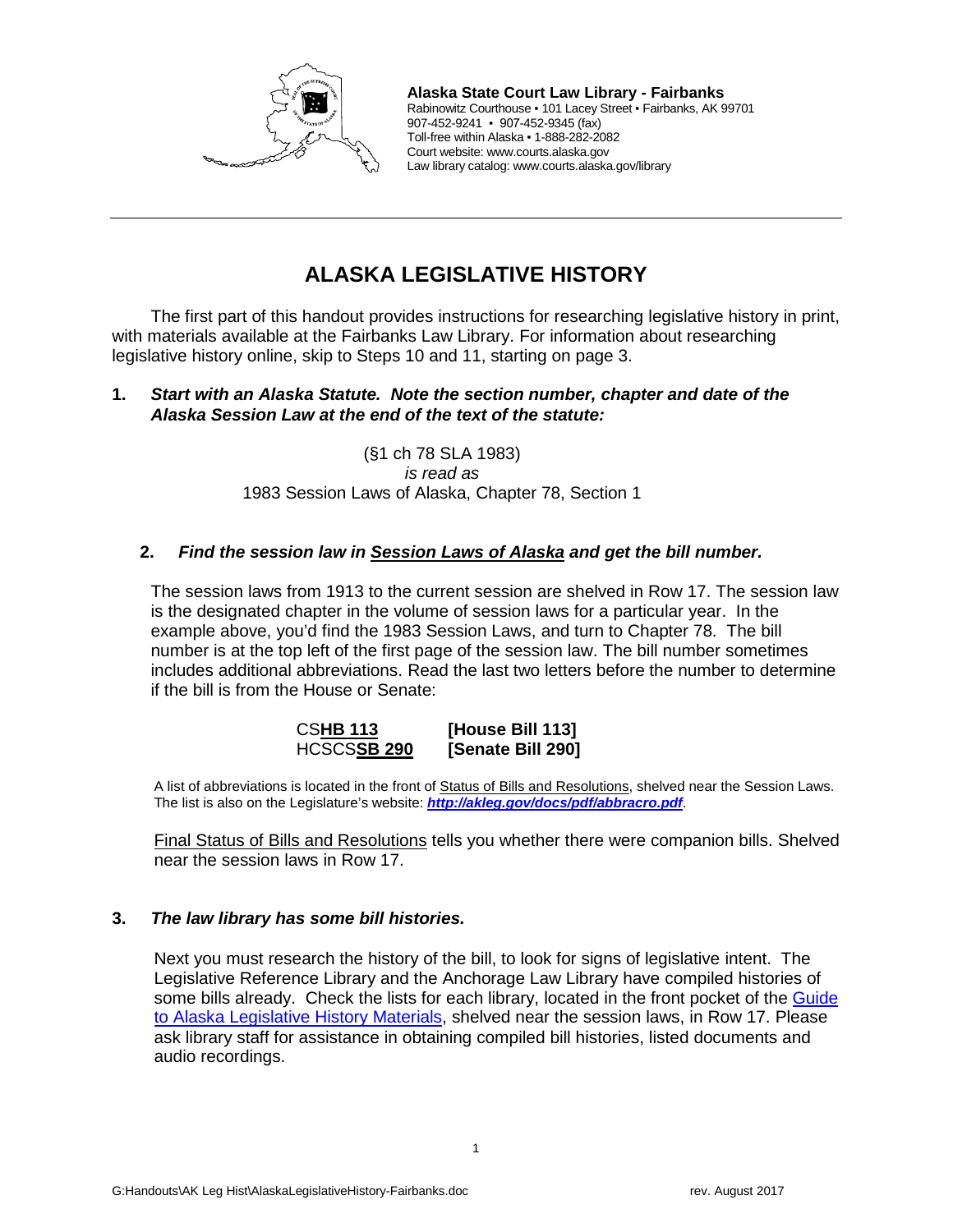## **4.** *Look up the bill number in Senate and House journal indexes*.

If there is no already compiled history available, the next step is to trace the bill's history in the Senate and House journals. To find the right journal pages, first go to the journal indexes. These list every page of the House and Senate journals that mentions the bill.

Pre-1976 bills: Indexes are at the end of the last volume of each Senate or House journal. References are to the journal pages on which a bill is mentioned. The Senate and House journals are shelved in Rows 18 & 19.

Bills 1976 – : Indexes are in separate volumes labeled Bill History and provide a brief bill description, dates of action, bill sponsor, committee names, and journal page number references. The bill history indexes are shelved in Row 17.

## **5.** *Check the House and Senate journals. They provide a summary of each day's legislative activity. Make a note of the committee(s) the bill passed through.*

The House and Senate journals from 1913 to the current session are shelved near the session laws in Rows 18 & 19. Check each journal entry listed in the index to see what action was taken.

#### **6.** *All bills are retained by the Fairbanks Law Library.*

• **1959 – current** bills are available on microfilm. Microform reader/printers are available for public use. Copies are 25¢ per page.

#### **7.** *Check committee minutes.*

Committee minutes summarize committee action and range from brief outlines to nearverbatim transcriptions. Minutes from **1965 - 1982** are available on microfiche. The index to the Alaska Legislature microfiche collection is shelved in Row 19. The law library's fiche collection is organized by year and committee. Contact the Legislative Reference Library in Juneau (907-465-3808) for information about 1965-1981 minutes omitted from the microfiche collection. Microform reader/printers are available for public use. Copies are 25¢ per page.

Minutes from 1982 through the current session are available electronically on the Legislature's website: *<http://www.akleg.gov/basis/folio.asp>*. Consult Committee Tapes and Minutes Lists, 1982+ (KFA 1212.A43) for a comprehensive list of committee meetings held. For more information about how to find committee minutes online, see steps 10 and 11, starting on page 3.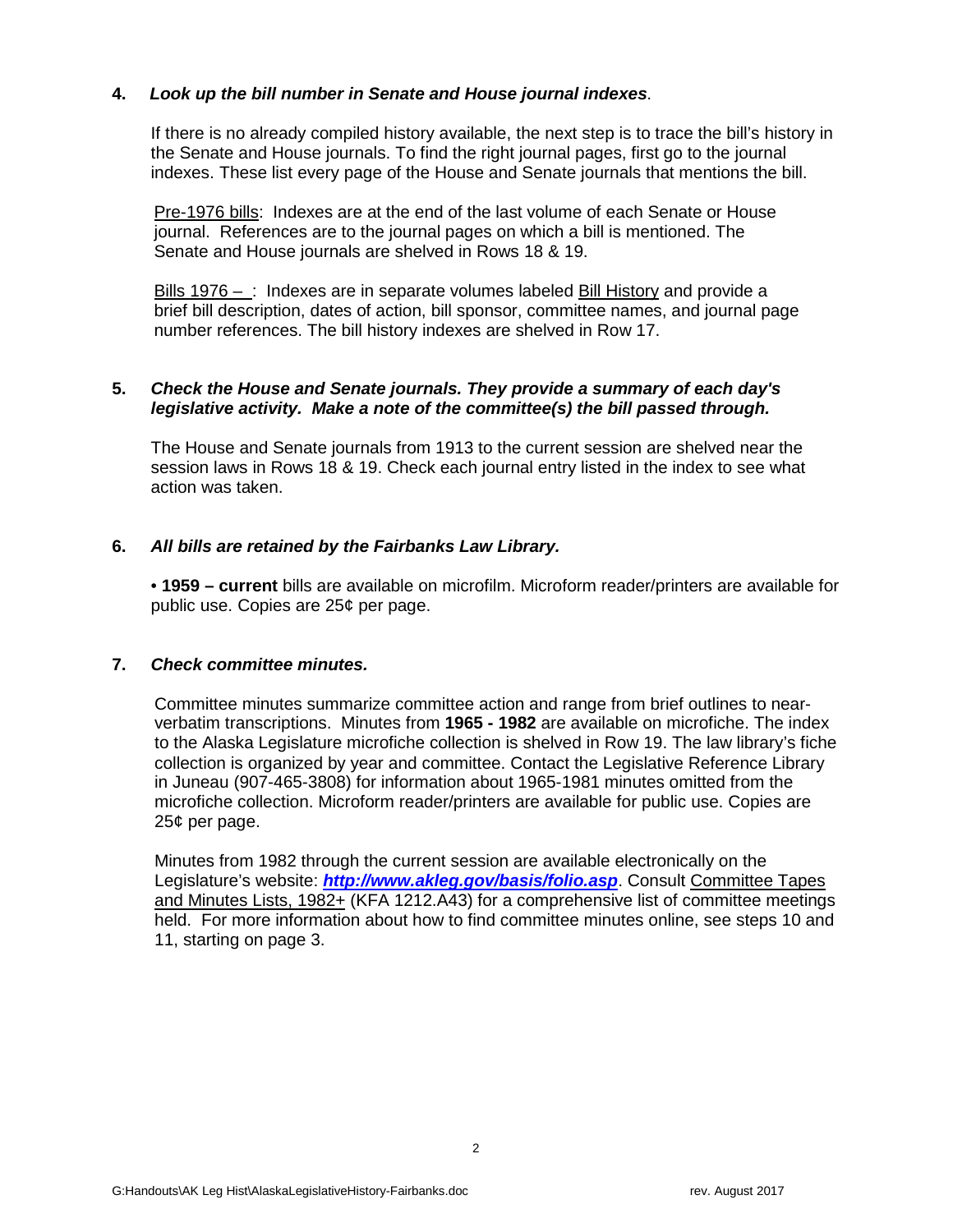#### **8.** *Check committee files.*

The Legislative Reference Library compiles a microfiche record of material created or collected by legislative committees during deliberations. Committee files include bill drafts, correspondence, sectional analyses, research material and testimony offered.

• **1965 – current** files are available on microfiche. The index to the Alaska Legislature microfiche collection is shelved near to the session laws. The law library's fiche collection is organized by committee and year. Contact the Legislative Reference Library to obtain fiche the library does not have. Microform reader/printers are available for public use. Copies are 25¢ per page.

#### **9. A***udio and video tapes and verbatim transcripts are available.*

Committee tapes (1969 - ) provide an audio record of committee meetings. The Legislative Reference Library has compiled indexes of committee tapes (1969– 1982, and 1982 - 2004). See the index to the Alaska Legislature microfiche collection, shelved in Row 19.

Also check microfiche for tape logs, which some committees created in addition to or instead of minutes.

**Audio tapes (1969 – 2004)** are held at the Alaska State Archives. Contact the State Library in Juneau (907-465-2921) for more information.

**Digital audio recordings (January 2005 +)** available via Alaska Legislature website: *<http://www.akleg.gov/basis/Home/BillsandLaws>* (See instructions for using BASIS in Step 11 below.)

#### House and Senate floor tapes

**Audio tapes (1975 – year prior to current)** are held at the Alaska State Archives in Juneau. An index to the audio tapes is available at the University of Alaska at Anchorage. Contact Alaska State Library in Juneau (907-465-2921) for **current** tapes or for more information.

**Video tapes (1977 – 1989)** are held at the Alaska State Archives in Juneau. Contact the State Library in Juneau (907-465-2921) for more information.

#### **10***. Some Alaska Legislative History resources are available online in databases offered at the State of Alaska Legislature's website:*

 **BASIS** *<http://www.akleg.gov/basis/Home/BillsandLaws>* Bills, session laws, House and Senate journals and committee minutes: 1993 – current

 **Folio Infobases** *<http://www.akleg.gov/basis/folio.asp>*

 Bills 1983 – current House and Senate 1987 – current journals

| Committee minutes 1982 – current |                  |
|----------------------------------|------------------|
| Session laws                     | $1981 - current$ |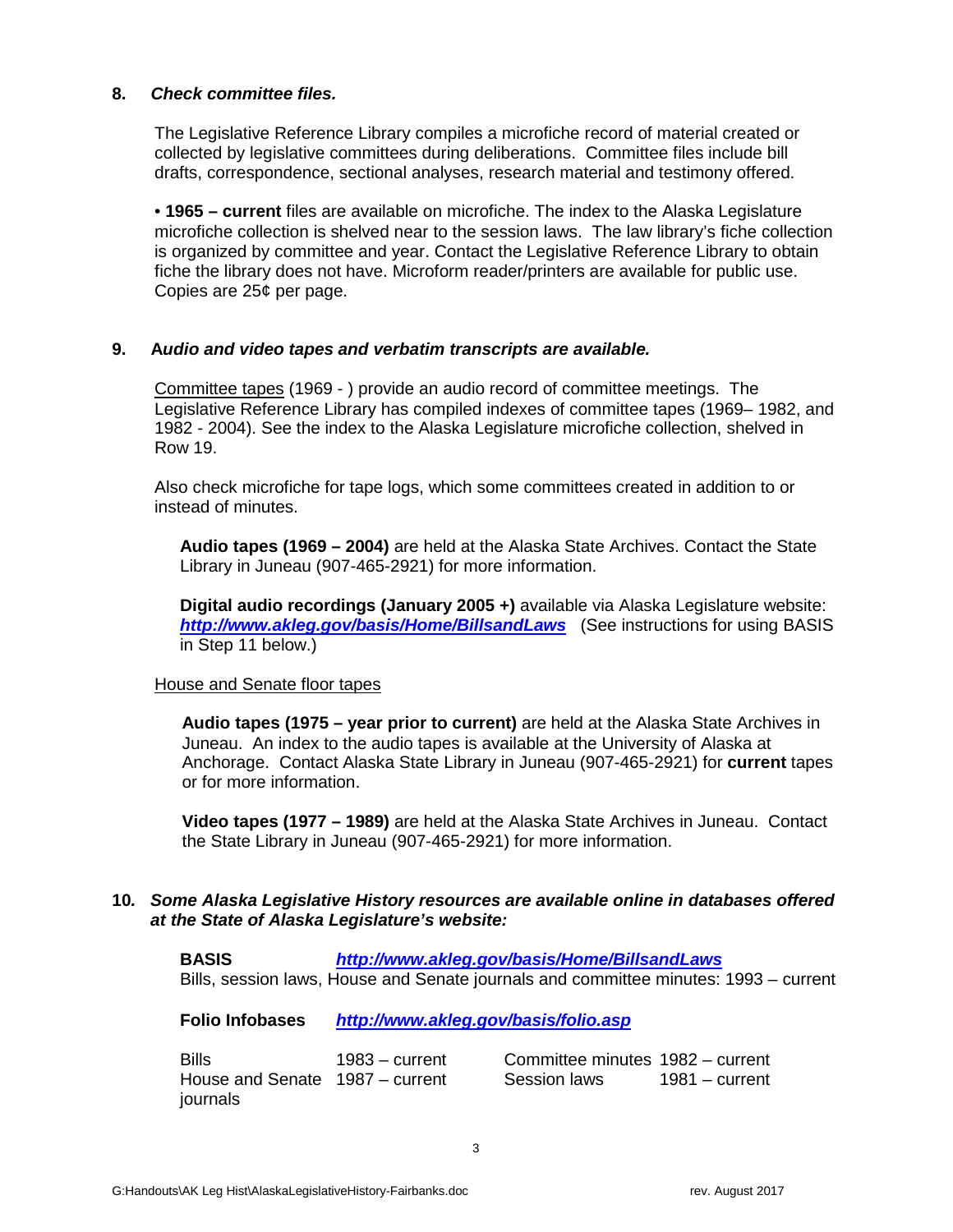## **11.** *Tips for Using ALASKA LEGISLATURE ONLINE RESOURCES*

## **BASIS: BILL ACTION AND STATUS INQUIRY SYSTEM**

<http://www.akleg.gov/basis/Home/BillsandLaws>

1993 - current **Bills** House and Senate journals Committee minutes Session laws

If you are researching legislative history from 1993 or later, use BASIS.

- 1. The opening screen for BASIS is a search page for the current legislative session. To search an earlier legislative session, scroll down the list of links to Past Legislatures (Archives), and choose the link to the desired legislature. Each legislature is made up of two years.
- 2. If you need to find the bill number, start with the session laws. The links to session laws are listed under "Laws." The session laws themselves are available in PDF starting in 2003, but there are links to the bills starting in 1993. Alternatively, if you know the bill number, type the bill number in the search box at the top of the page (e.g. hb215).
- 3. Scroll down to see the Bill history in the house and senate journals, displayed under the "Actions" tab. This is the equivalent of the print index. The page numbers are live links that take you to the journal entries.
- 4. The "Full Text" tab provides links to every version of the bill as it passed through the legislature, starting in 1995.
- 5. The "Minutes and Audio" tab provides links to all committee minutes. Audio links to committee material start in 2005.
- 6. The "Documents" tab provides links to some material in committee bill files starting in 2009.
- 7. Live audio of floor sessions and committee meetings is available starting in 2002. The recordings are from public television coverage of the legislature, *Gavel Alaska*, and are not official recordings. The audio may be incomplete or contain material added by the commentators. Links to *Gavel Alaska* are on the legislature homepage, under the left tab labeled "Live Now." <http://akleg.gov/index.php#tab5>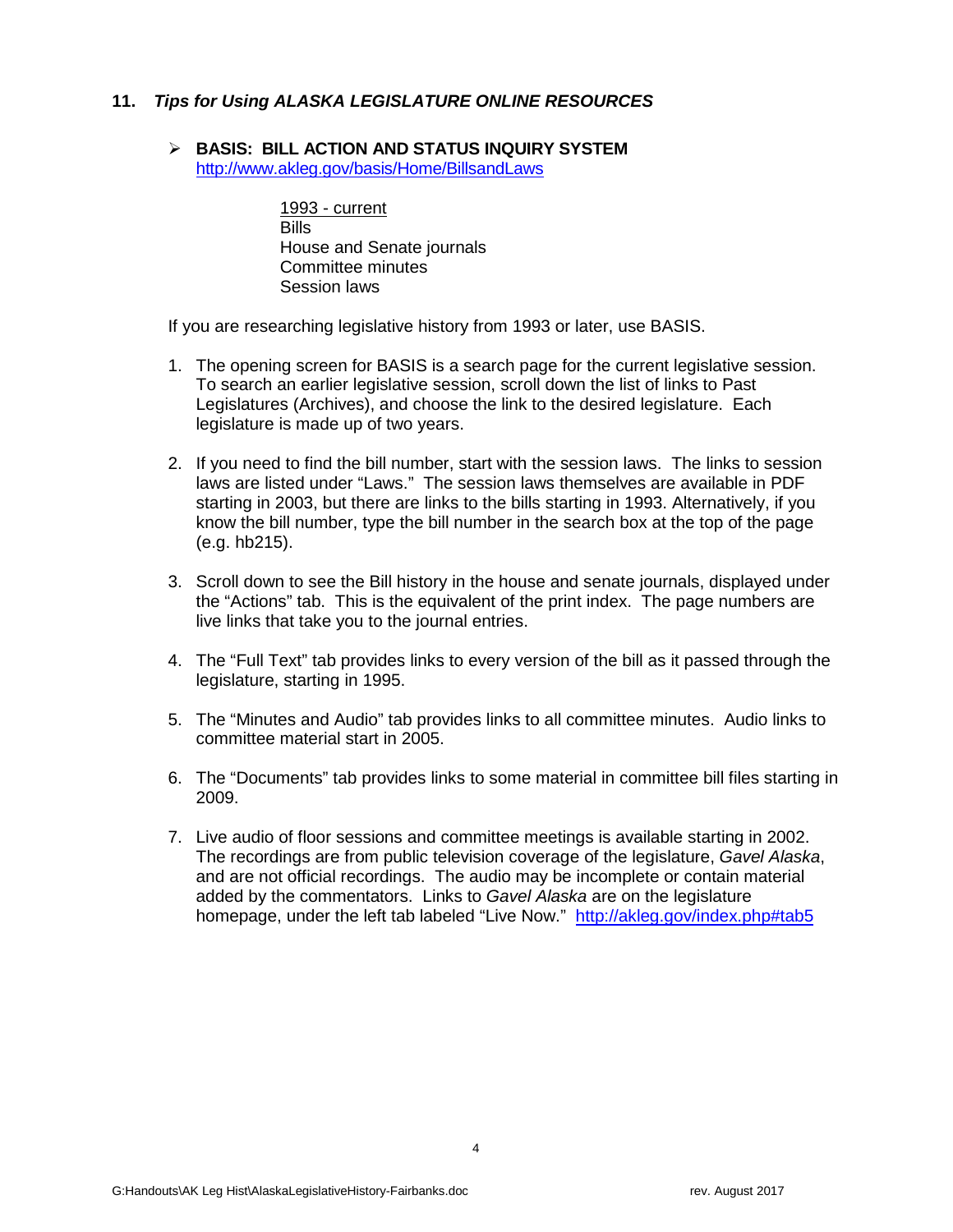**INFOBASES <http://www.akleg.gov/basis/folio.asp>**

> Bills 1983+ House and Senate Journals 1987+ Committee Minutes 1982+ Session Laws 1981+

If you need session law text before 2003 or any other legislative history from before 1993, use the Folio Infobases.

- 1. Select your Infobase (e.g., 1981 Previous Year Session Laws).
- 2. If you know exactly what you're looking for, use the menu contents rather than a query search.
	- If there is a gray plus sign  $(+)$  to the left of a link, click this plus instead of the link itself. This will expand the menu detail. Continue expanding until you find the document you are looking for.
	- $\triangleright$  The blue ovals at the bottom and top left of the screen are the Next and Previous icons. Use these buttons to move backwards and forwards within the menu contents.
- 3. To search for a bill or document, click on the Query button and enter your search terms.
	- $\triangleright$  When searching journals or committee minutes, use the house or senate bill number as your search term. Be sure to use quotes and put a space before the bill number: "HB 231" or "SB 146"
	- Check the **Headings w/Hits** box and click the search button. Once search has run, do not click on the box displaying number of records retrieved. Instead, click on the **Contents** icon, the blue oval furthest to the right, with the picture that looks like an outline.
	- The **Contents** screen will tell you how many hits appear in each heading. Click on the plus (**+**) and minus (**-**) symbols to expand or collapse menu detail, ranging from the very broad House or Senate, to years, specific committees in each chamber, and specific dates those committees met. Plus (**+**) indicates more detail is available, minus (**-**) indicates you have reached the maximum level of detail.